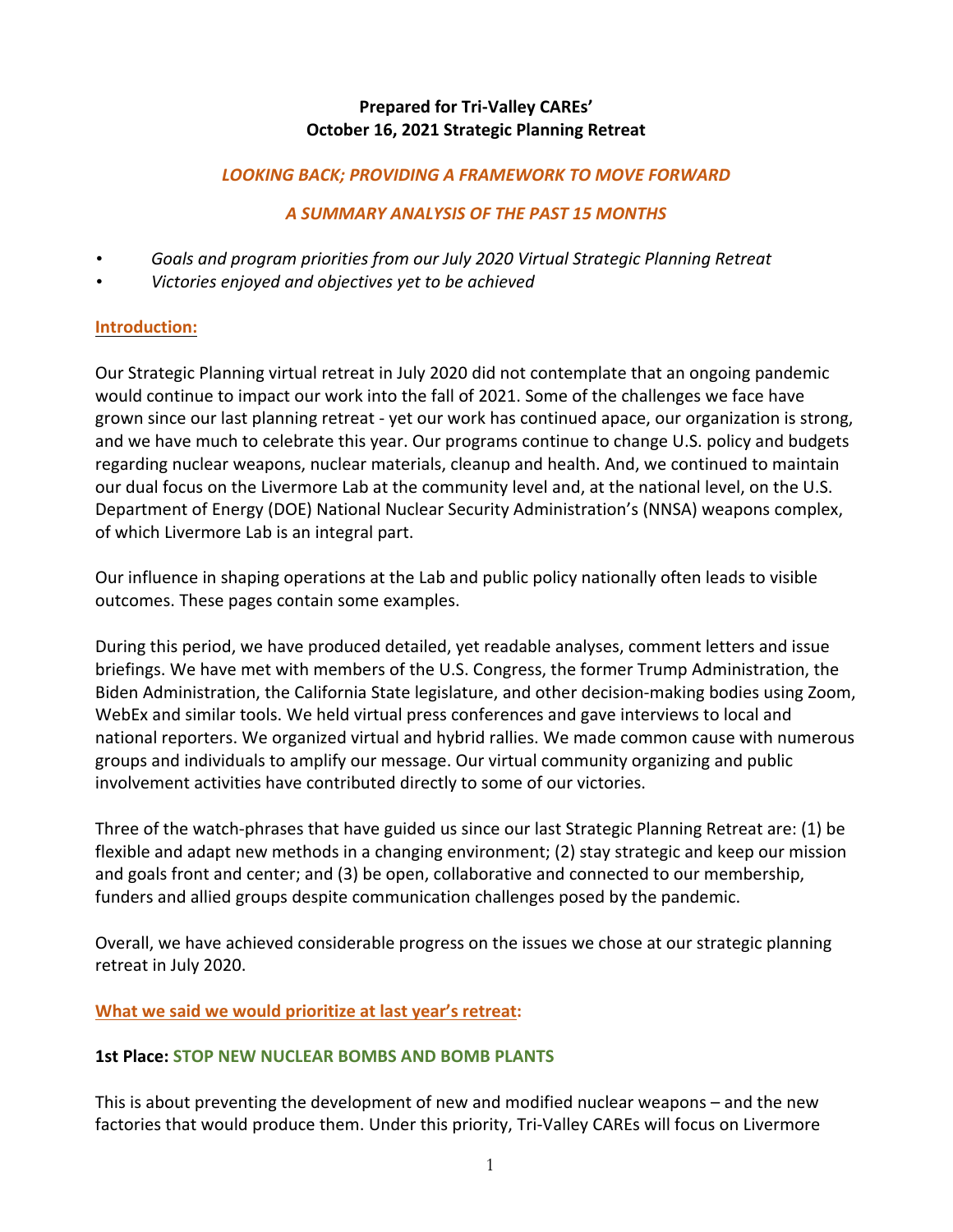Lab's warhead development programs, with a particular focus on the novel-design W87-1. This priority also addresses other new warheads and the plutonium bomb factories that are slated to produce the fissile cores for them. Through this priority, Tri-Valley CAREs will influence national nuclear policy and the federal budget process.

### **2nd Place: SAFEGUARD COMMUNITY HEALTH AND SAFETY**

This is about achieving a publicly accepted, comprehensive cleanup under the Superfund law of toxic and radioactive contamination in soil, groundwater and some surface waters at the Livermore Lab Main Site and Site 300. This priority also encompasses preventing bigger bomb blasts from being conducted in the open air at Site 300. Through this priority, Tri-Valley CAREs will increase public involvement in environmental decision-making.

## **3rd Place (Tie): SAFEGUARD WORKER HEALTH AND SAFETY**

This is about justice for Livermore Lab, and Sandia, Livermore, workers exposed to toxic and radioactive materials. Through this priority, Tri-Valley CAREs will assist nuclear workers, and families of deceased workers, obtain compensation under the Energy Employees Occupational Illness Compensation Program Act (EEOICPA). With this priority, we will also act to preserve ongoing worker health and safety measures, including through the Defense Nuclear Facilities Safety Board.

# **3rd Place (Tie): INVESTIGATE LIVERMORE LAB FACILITIES AND PUBLICIZE FINDINGS**

This is about "watchdog" activities to investigate key nuclear facilities at Livermore Lab. With this priority, Tri-Valley CAREs will use the Freedom of Information Act and other community right-toknow laws alongside other means to monitor Livermore Lab activities. Through this priority, Tri-Valley CAREs will exercise its watchdog capabilities and increase public knowledge of the connection between weapons activities and environmental contamination.

## **5th Place: PROMOTE GLOBAL NUCLEAR DISARMAMENT**

This is about contributing to the global abolition of nuclear weapons. Under this priority, Tri-Valley CAREs will promote entry into force of the UN Treaty on the Prohibition of Nuclear Weapons. This priority also addresses our participation at the UN in other proceedings such as the Non-Proliferation Treaty Review Conference.

## **Measuring our progress over the past 15 months:**

This section speaks to our "accountability" in doing strategic planning. Did we do what we said we would at the last retreat? How faithfully did we hew to the priorities we chose in expending our collective time, energy and resources over the course of the year? Did we address each one? Did we make good use of our strategic "toolbox" and employ the appropriate methods to achieve our goals? Was our work plan strategic? What did our work accomplish? How well did we do overall? Where did we fall short? And, how did we handle any unforeseen events?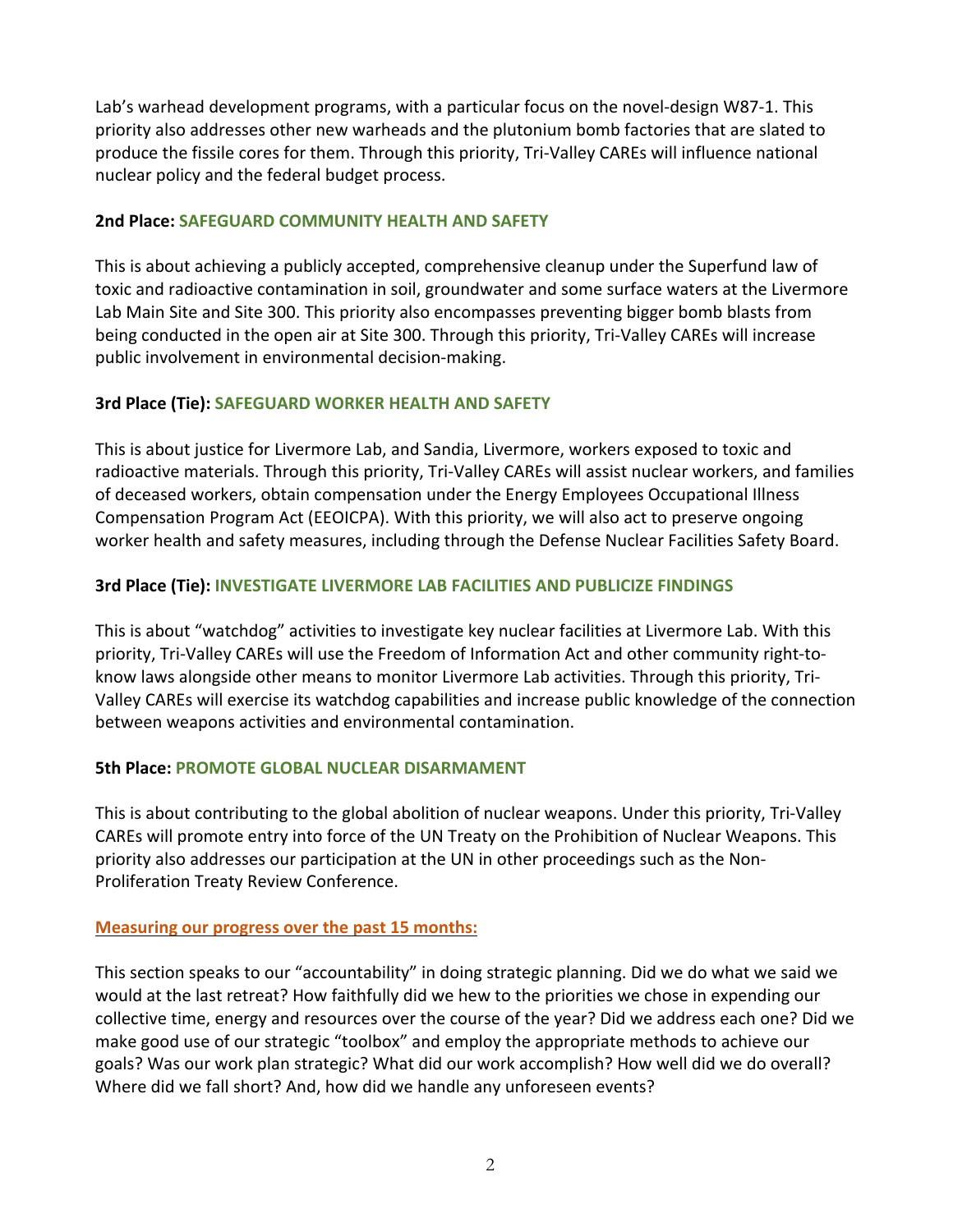Here is our look back, which is foundational to our 2021-2022 strategic planning retreat in particular - and to our collective ability to "look forward" as an organization in general.

### **STOP NEW NUCLEAR BOMBS AND BOMB PLANTS**

#### **For example:**

a. Throughout the period, we tracked the nuclear weapons budget process. We provided extensive 2020 analysis of the Trump Administration's Fiscal Year 2021 budget request for nuclear weapons. That was followed earlier this year with our multiple analyses of the Biden Administration's Fiscal Year 2022 budget request. We are one of only a few groups in the country to focus on NNSA and, specifically, its spending on nuclear weapons activities (read as funding for new warheads and bomb plants). TVC's analyses covered both the overall NNSA budget request and the specific LLNL budget request. These were done by Marylia Kelley (NNSA) and Scott Yundt (Livermore Lab). In prior years, TVC also had the part time services of expert analysts in Washington, DC (Kathy Crandall-Robinson and then Joseph Rodgers). One challenge during this last 15 months was that our Executive Director needed to simultaneously find new ways to disseminate our budget analyses and recommendations to Congress and other offices - and to do so without staff support on-the-ground. Our Executive Director also presented on budget issues (and promoted our recommendations) at multiple venues hosted by colleague groups across the country. Indeed, TVC is often called on by others groups for its budget expertise. And, our materials, including Spanish language translations done by Raiza Marciscano-Bettis, continue to be used by decision-makers and non-governmental groups alike. (Note: while the who-did-which-tasks will not be reproduced for each subsection, it is *offered here as one example of staff division of labor within TVC.)*

b. Throughout the 15-month period, Tri-Valley CAREs played a leadership role in challenging new weapons development, particularly the W87-1 (Livermore design) to sit atop a new land-based missile, the W80-4 and its SLCM modification (Livermore design) to sit atop new air launched and sea launched missiles. We have also played a leadership role in challenging the new W93 (which the UK wants us to pursue; no lead design lab assigned yet) and in promoting retirement of the B83 (Livermore design), which is the last megaton class warhead in the stockpile.

c. During this period, Tri-Valley CAREs also played a leadership role in challenging the new bomb plants that would produce the new warheads; in particular we focused on the NNSA plans to expand plutonium pit production more than 4-fold and to do it at two locations, in NM and SC. We ferreted our information on Livermore Lab's role in this scheme, including that all new pits for at least the first 8 years of production will be for the W87-1, that Los Alamos Lab will send plutonium to Livermore as part of expanded pit production and that there is money in the Fiscal 2022 budget request for new plutonium glove boxes at Livermore to enable its role in production (though the full pits would not be made here). In addition to our analysis of multiple documents, we commented on the NNSA's compliance (or lack thereof) with the National Environmental Policy Act and, with colleagues, filed litigation in June of 2021. We continue to do work on pit production, on the one hand assisting our lead attorney at the South Carolina Environmental Law Project with the litigation and, on the other hand, interacting with congressional offices, other decision-makers, and the public about the multiple risks and dangers posed by expanded pit production.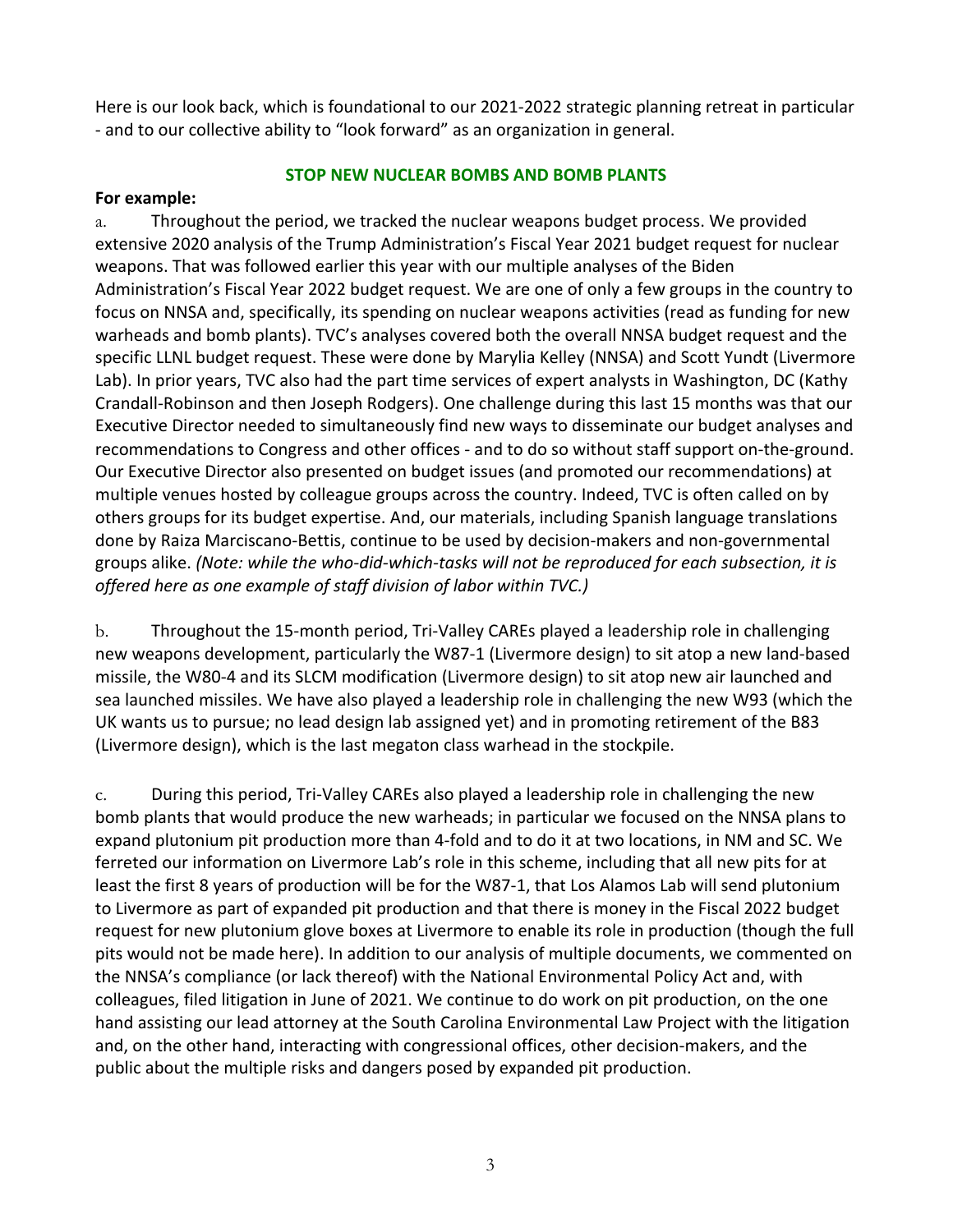d. The NNSA and Livermore Lab published a Notice in the Federal Register outlining the Lab's preparation of a new Site Wide Environmental Impact Statement (SWEIS). The TVC team swung into action and (1) analyzed the Notice and disseminated a detailed, reader friendly series of articles for our members and the public, (2) wrote letters to the editor to alert community members, (3) organized the public for an initial NNSA/Livermore Lab public "scoping" meeting, (4) demanded  $$ and won - a second "scoping" meeting, (5) created and disseminated sample public comments for community members, allied groups and others to use, and (6) presented TVC's public comment, among other actions. A portion of our overarching SWEIS "scoping" analysis involved what appear to be increases in nuclear materials use at the Lab in service on new weapons and bomb plants, including expanded pit production. Perhaps as a direct result of our work, NNSA and Livermore Lab announced a change in the schedule for release of the draft SWEIS (which would illuminate many important details). That draft has yet to be released, though we are anticipating it in the near future. 

e. We collaborated with Bay Area groups in 2020 on the  $75<sup>th</sup>$  anniversary of the U.S. atomic bombing of Hiroshima and Nagasaki to create our first ever-virtual rally at Livermore Lab. The initial release of event attracted more than 300 viewers, with 20,000 people seeing some or all of it in the days that followed. Integral to our success was our participation in a special national coalition of groups under the hash tag #StillHere. With this coalition, we helped put together two days of programming (August 6 and 9), a website and a social media campaign (1) to center the voices of those affected by nuclear weapons and (2) to ensure that the historic anniversary did not pass without media and public attention in the pandemic. Our efforts garnered media around the world. Our Livermore Lab-centered rally was covered by news media ranging from the Independent to Channel 5 (CBS) News.

f. Then we collaborated with Bay Area groups in 2021 to conduct a hybrid Hiroshima-Nagasaki rally, beginning in-person at Livermore Lab and then moving to virtual footage and speakers. On August 6 our opening ran into difficulties with transmission connectivity and with the Lab's deliberate positioning of lawn cutting and weed-whacking equipment in our proximity. Still, several hundred people hung in with it! Then, with the addition of noise suppression technology and strategic captioning for initial speakers, the August 9 repeat broadcast was flawless and was enjoyed by many hundreds more on that morning and in subsequent days.

 $g.$  Notably, during the past 15 months, we have shifted from an emphasis on disseminating nuclear weapons info in our quarterly postal newsletters to more frequent electronic newsletters instead. E-news now goes out monthly with additional event and action notices sent electronically whenever needed. While this shift was initially pandemic related, in the coming year we will reevaluate our ratio of e-news to postal newsletters as e-news is much less expensive but more than a thousand of our members have, over time, said that they prefer postal.

h. While we did not go to DC in person this past 15 months, we have maintained our relationships with colleague groups in virtual space. For example, we participate in weekly strategy meetings with our DC allies (at 6:30 am pacific time each Wednesday). Additionally, we have conducted numerous Biden Administration and congressional meetings with our DC allies; some have been set up by TVC while others were set up by our DC colleague organizations.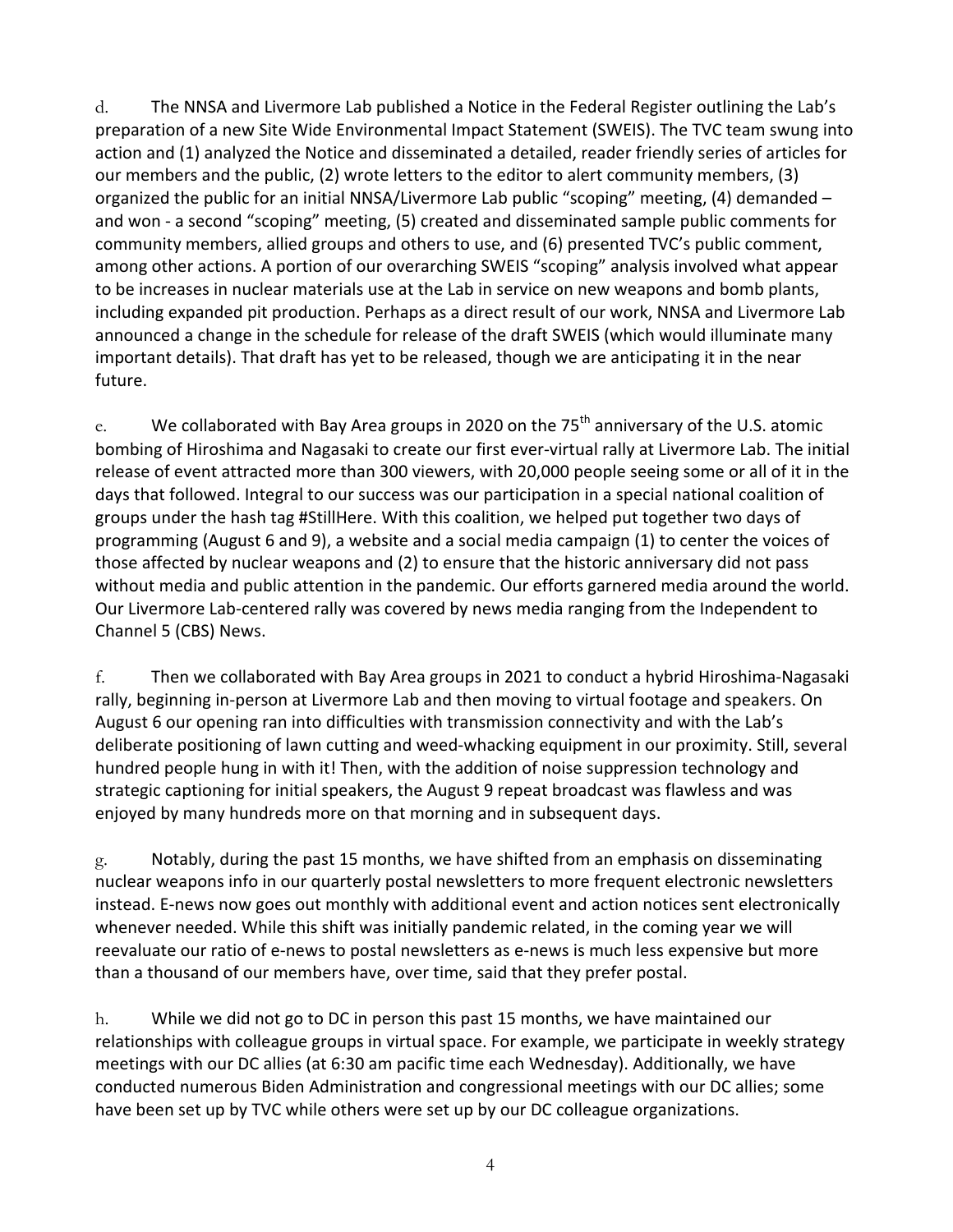$i.$  In spring 2021, Tri-Valley CAREs played a leadership role in organizing the Alliance for Nuclear Accountability's first all-virtual DC Days. In addition to key roles we played in assuring its success overall, we served on the editorial committee that produced a special report, "Safety, Security and Savings: Recommendations from communities across the U.S. nuclear weapons complex." Moreover, we wrote the section on new warheads. We have continued our leadership in this coalition throughout the past 15 months, and we are currently planning ANA's virtual fall meeting on November 3, 4, and 5.

#### **SAFEGUARD COMMUNITY HEALTH AND SAFETY**

#### **For example:**

a. We sponsored a virtual community meeting in December 2020 on the Lab's Site 300, including presentations on the Site 300 Superfund cleanup, Lab's permit request to detonate larger open-air bomb blast there, and opportunities for public engagement. The meeting attracted some new people and helped cement relationships with individuals and groups in the Central Valley, including by inspiring a letter to the editor and a City Council resolution sponsored by meeting attendees in Manteca. During the community meeting, we formulated two action letters – one to the Air District and one to the NNSA to oppose the bigger bomb blasts. We then finalized, posted and disseminated both sample letters in our e-news alerts for our allies and community members to use throughout the month.

b. Tri-Valley CAREs continues to oppose the Lab's proposal to increase the strength and frequency of open-air bomb blasts at Site 300. Our work on this issue is incorporated into the outreach, Tracy community meeting and "DC Days" items above. The decision on whether to issue an air permit and exempt the project from the CA Environmental Quality Act - or - to conduct the appropriate CEQA review *prior* to any permit decision is still pending before the Valley Air District.

c. TVC continued to play a leadership role in the statewide Calif. Environmental Justice Coalition. To offer a couple specifics, Raiza Marciscano-Bettis participated in two Facebook Live events highlight CEJC groups' missions and activities. More recently, board Treasurer Inga Olson spoke at a CEJC-led rally at the CalEPA Headquarters in Sacramento. TVC has participated in monthly conference calls and in numerous joint actions with CEJC over the past 15 months.

d. We tracked the cleanup budgets for Fiscal Year in 2021 and 2022, and helped assure appropriate funding for the Main Site and Site 300 Superfund cleanup programs. TVC has "gone to bat" for more cleanup funding over the past 15 months, advocating in virtual meetings with Congressional staff and agency officials, including during DC Days 2021 with the acting head of the Department of Energy's Environmental Management (EM) program. Subsequently, TVC drafted a letter on behalf of the Alliance for Nuclear Accountability calling for change at that position and decrying "business as usual" at EM. Like many of the actions we implement, this garnered media coverage and we were quoted, for example, in the Aiken Standard newspaper.

e. Our work on Livermore Lab's new SWEIS, noted in the weapons and bomb plants section above, also belongs in this section. Our analysis of the Notice in the Federal Register covered key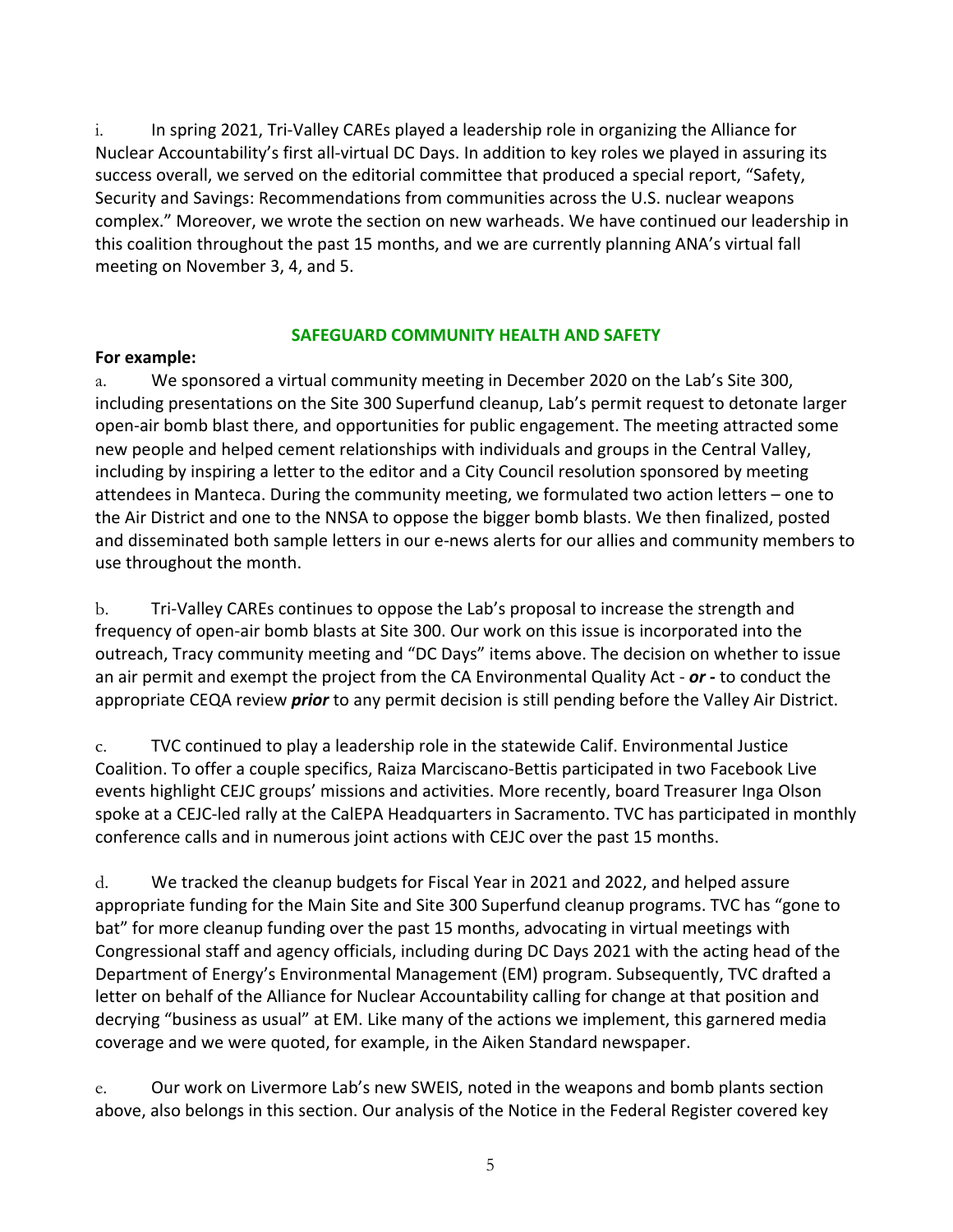environmental issues, from abandoned "high risk" contaminated buildings to the worker and public health hazards of raising emission levels (as planned). Thus our work to "safeguard community health and safety" was prominent in our SWEIS comments and in all the related outreach and work products we undertook.

f. Our environmental activities since the last strategic planning retreat have centrally included Spanish language translation of key materials. During the pandemic, however, it has been more difficult to measure our impact in Latinx communities because so much of that work had been done through in person contacts, including through neighborhood walks in Tracy and participation in cultural festivals like Cinco de Mayo, prior to the pandemic.

## **SAFEGUARD WORKER HEALTH AND SAFETY**

## **For example:**

a. TVC has assisted numerous individual workers with their compensation claims under the Energy Employees Occupational Illness Compensation Program Act (EEOICPA). This work has included properly masked meetings in our office when necessary with individual sick workers. Prior to the pandemic, we partnered with health care providers to offer workshops on EEOICPA in Livermore, Tracy and other nearby communities. That has not taken place since some months prior to our last strategic planning retreat, but is expected to resume when safe.

b. Another way we support worker and public safety and prevent more toxic spills at the Lab is by meeting with – and advocating for - the Defense Nuclear Facilities Safety Board (DNFSB). Our meetings were more frequent before the pandemic, but have been ongoing in a virtual environment. 

## **INVESTIGATE LIVERMORE LAB FACILITIES AND PUBLICIZE FINDINGS**

## **For example:**

a. We continued to track the Lab's budget with specific attention to: the NIF budget; the cleanup budget generally along with the budget for decontaminating and decommissioning of the "high-risk" buildings; and the budget for several specific new nuclear weapons for which LLNL is the "lead" laboratory. As noted in the bombs and bomb plants section above, we combed through the budget request documents and found the funding request for new plutonium glove boxes at Livermore Lab as well as the notation in a table buried in a NEPA document that plutonium would come here from Los Alamos for unspecified activities in support of pit production.

b. Reported on subcritical testing, its increased funding and LLNL's role in the push for subcritical testing in blogs and e-news articles. We also led a coalition of three-dozen nuclear watchdog organizations in sending an urgent message to Congress declaring resumption of nuclear weapons testing by the United States "absolutely unacceptable" and "dangerously destabilizing." We were successful in getting that funding removed from the Republican-led bill during the closing days of the Trump Administration.

c. Due to a lack of available staff time, we did not pursue litigation against NNSA for noncompliance with our Freedom of Information Act (FOIA) requests as we had discussed at our 2020 strategic planning retreat. Nor did we file as many fresh FOIA requests as we would have liked.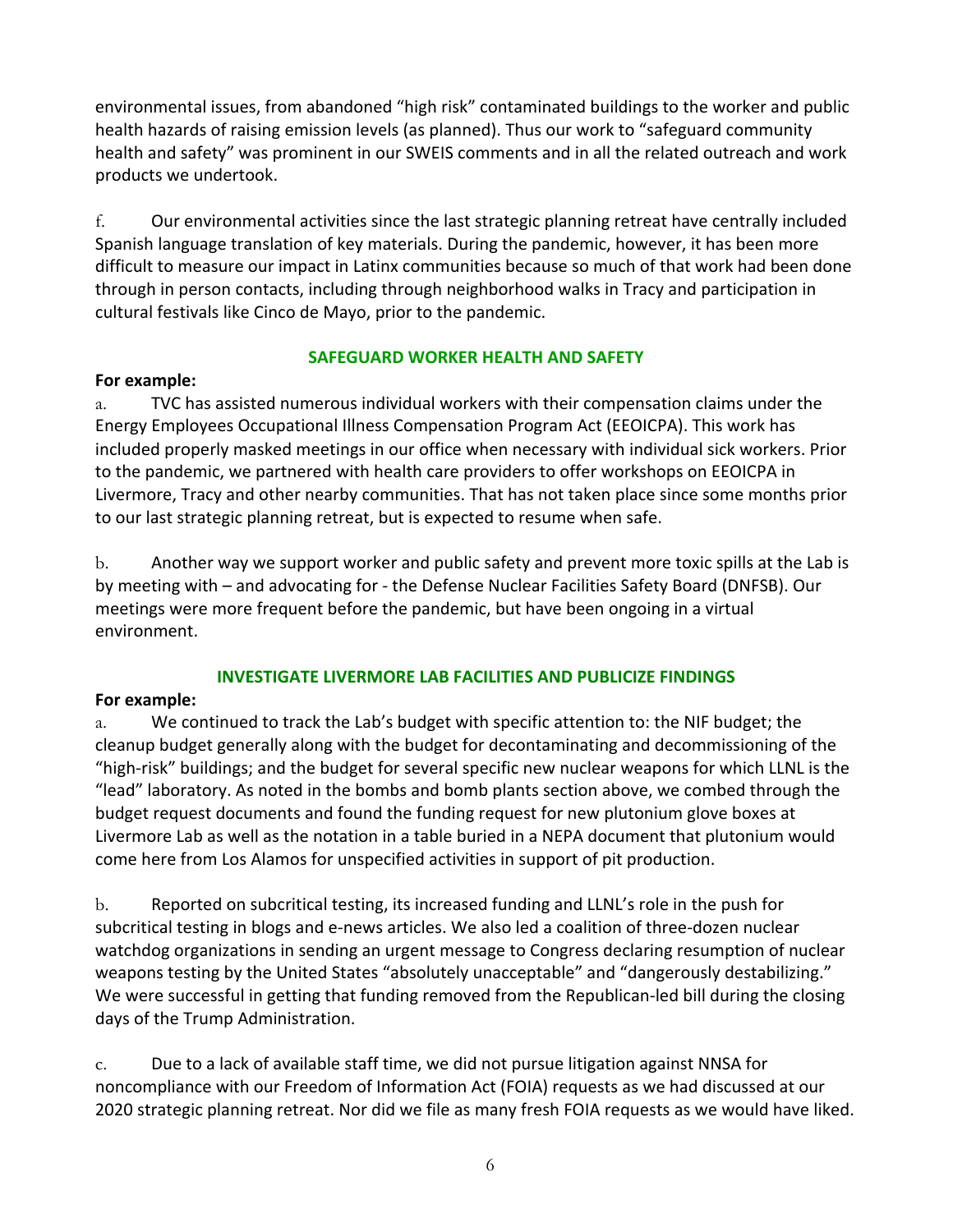# **PROMOTE GLOBAL NUCLEAR DISARMAMENT, NON-PROLIFERATION AND THE "RULE OF LAW."**

## **For example:**

a. We planned, sponsored and spoke at major demonstrations for disarmament at Livermore Lab, particularly the aforementioned Hiroshima-Nagasaki events at the "virtual" Good Friday events hosted by our colleagues at the Ecumenical Peace Institute.

b. We planned, sponsored and spoke at rallies to publicize and support the Treaty on the Prohibition of Nuclear Weapons (TPNW). We conducted two events, socially distanced, at the Livermore Lab West Gate, one to celebrate the  $50<sup>th</sup>$  states party (Honduras) to ratify the treaty, triggering its entry into force in 90 days. Then we returned to the Lab for a rally to celebrate the day of its entry into force (January 22, 2021). We also blogged, got letters to the editor published and conducted considerable outreach in support of the TPNW.

c. In addition to the local activities, TVC was instrumental within Alliance for Nuclear Accountability in putting forth the idea of 6' banner-holdings and hangings at nuclear weapons sites across the country. Then, as other groups asked about doing a coordinated action also at U.S. military bases, institutions that "bank on the bomb" and other relevant sites, we participated in a series of virtual meetings to plan more broadly for TPNW's entry into force day. The result was banner and sign holdings in more than 100 U.S. towns and cities. TVC participates in that ad hoc coalition to this day, serving on its "actions" and "policy" subgroups.

**Note:** In addition to specific priority program work, we have pursued multi-program activities through our participation in the Alliance for Nuclear Accountability (weapons, disarmament and cleanup) and through other coalitions such as the California Environmental Justice Coalition. We have also supported multi-programmatic goals through numerous local activities, including monthly meetings, LTE parties and more. Moreover, we have done significant "ally" work to support initiatives in clean energy and climate change, to cite but two examples.

You can also see among our achievements above that there are objectives yet to be realized, from big picture global nuclear disarmament and national policy change on nuclear weapons to local objectives such as preventing bigger open-air bomb blasts at Site 300, among others. It is intended that this progress report will be one of multiple elements employed in determining our goals for the coming year.

## **Conclusion:**

At Livermore Lab and other DOE NNSA sites, the continued development, testing and production of U.S. nuclear weapons is both proliferation-provocative and hazardous to human health and the environment. We who live around U.S. nuclear weapons facilities have the fundamental moral, legal and democratic right to participate in decision-making. Moreover, the broader public at large also has a right and responsibility to participate in these important policy decisions.

That said, it appears that the last thing DOE and its NNSA want is an informed public exercising these rights. Many of the agencies' most controversial program details and decisions are shrouded